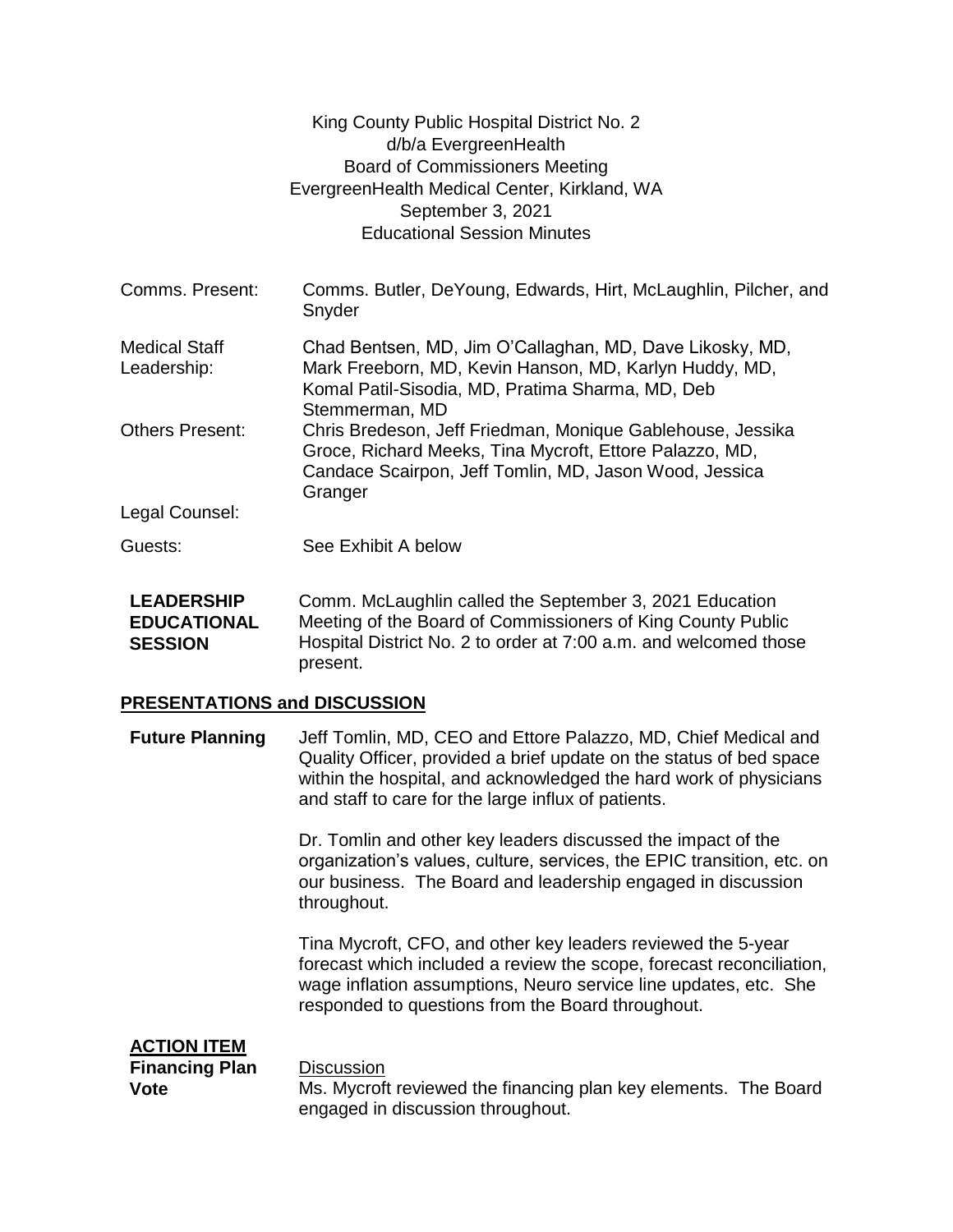Comm. Butler made a motion to authorize Management to proceed with the financing plan presented, which includes the following actions:

- 1) Advance refund the 2015 & 2015B Bonds in late 2021
- 2) Issue new money taxable LTGO Bonds to fund approximately \$51.6M EPIC project costs issued simultaneously with the refunding bonds in late 2021
- 3) Concurrent with the above transactions, retire the JPM LTGO term loan by establishing an escrow account with the unspent proceeds from the original JPM LTGO term loan.

Comm. Snyder seconded the motion.

## The motion carried unanimously.

## **PRESENTATIONS and DISCUSSION**

**Strategic Planning Update** Trisha West, Director, Strategic Planning, gave a brief presentation regarding the 2021 and 2022 strategic plans. The review included a review of the 2021 half-year results, status of tactics, etc., and the 2022 review provided a brief summary of the plans and noted that this plan includes Monroe. She reviewed next steps and responded to questions from the Board throughout.

The Board thanked her for an excellent report.

**Adjourn** The September 3, 2021 Meeting of the Board of Commissioners for King County Public Hospital District No. 2 was adjourned at 10:01 a.m.

ATTEST:

بمبرطيب

Virgil Snyder, Commissioner/Secretary Sep 22, 2021 5:05 PM PDT